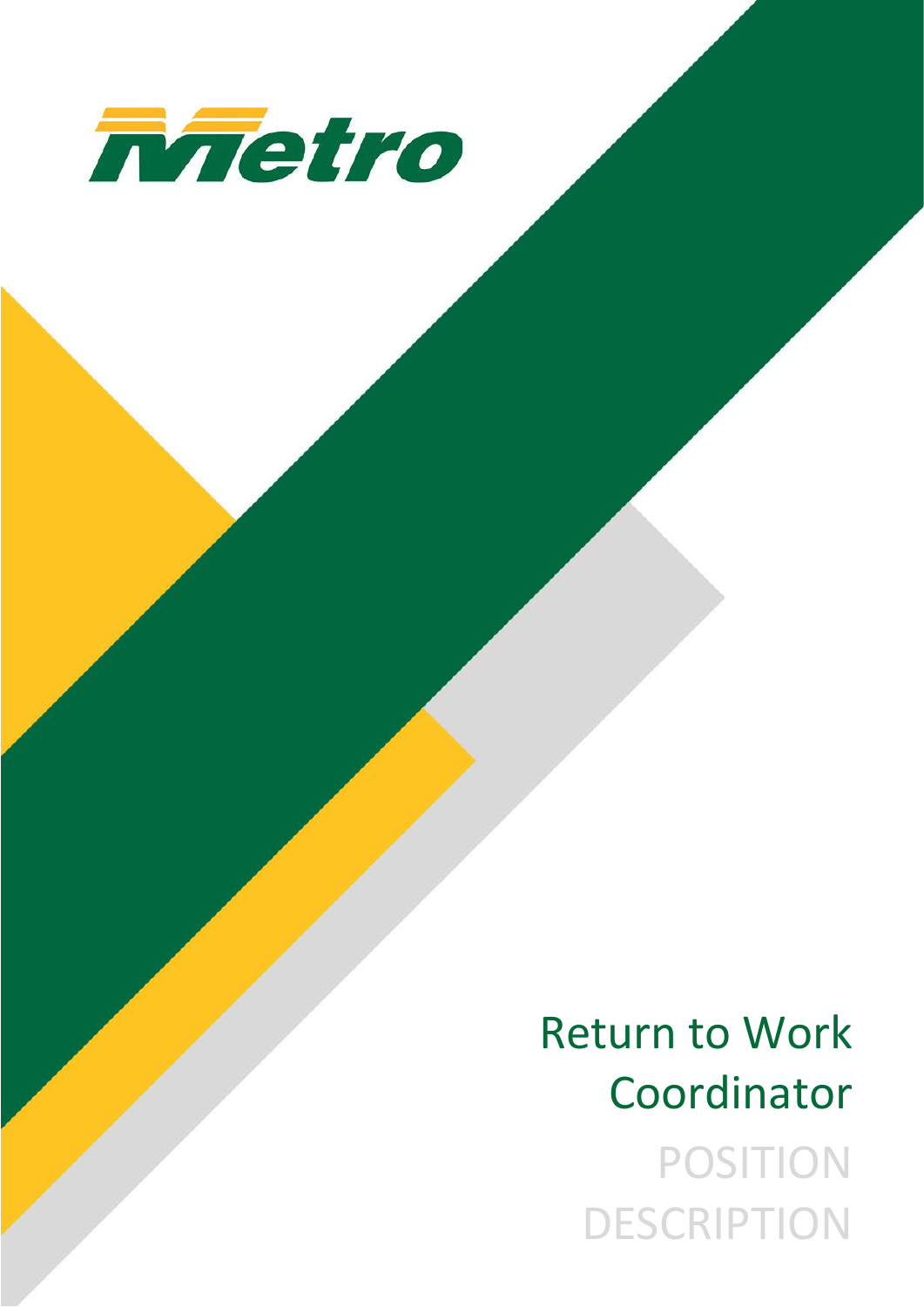#### **Position Description**



| <b>Position title</b>           | <b>Return to Work Coordinator</b>                                                                                                                                                                                                                                                               |
|---------------------------------|-------------------------------------------------------------------------------------------------------------------------------------------------------------------------------------------------------------------------------------------------------------------------------------------------|
| <b>Business Area</b>            | People Division                                                                                                                                                                                                                                                                                 |
| <b>Number of Direct Reports</b> | None                                                                                                                                                                                                                                                                                            |
| <b>Immediate Manager</b>        | <b>HSE Manager</b>                                                                                                                                                                                                                                                                              |
| Award                           | Administrative Employees Enterprise Agreement 2021 or its successor                                                                                                                                                                                                                             |
| Location                        | Springfield Depot, Moonah                                                                                                                                                                                                                                                                       |
| <b>Role Purpose</b>             | The Return to Work Coordinator is responsible for providing sound<br>advice and proactive co-ordination of injury and illness prevention<br>initiatives including workers compensation claims and non-<br>compensable injuries and illness cases with support from the People<br>& Safety team. |

## **Organisational Requirements**

All positions within Metro Tasmania will support the achievement of the Metro Tasmania Vision to be a customer centric public transport provider.

Employees are required to comply with all relevant legislation, laws, regulations, standards, codes and Metro Tasmania policies and procedures.

While at work employees must take reasonable care of their own health and safety and the health and safety of others, including those working under their supervision or direction that may be affected by their acts or omissions in accordance with relevant State and Federal Work Health and Safety Legislation.

| <b>Our Values</b>                                                |                                                                                                                                                                                                                                                                                                                                                                                                                                                                                                                                                                                                                                                                                                                                                                                                                                                                                                             |  |
|------------------------------------------------------------------|-------------------------------------------------------------------------------------------------------------------------------------------------------------------------------------------------------------------------------------------------------------------------------------------------------------------------------------------------------------------------------------------------------------------------------------------------------------------------------------------------------------------------------------------------------------------------------------------------------------------------------------------------------------------------------------------------------------------------------------------------------------------------------------------------------------------------------------------------------------------------------------------------------------|--|
| <b>Safety</b>                                                    | Keep people safe                                                                                                                                                                                                                                                                                                                                                                                                                                                                                                                                                                                                                                                                                                                                                                                                                                                                                            |  |
| Improvement                                                      | Challenge the status quo                                                                                                                                                                                                                                                                                                                                                                                                                                                                                                                                                                                                                                                                                                                                                                                                                                                                                    |  |
| <b>Teamwork</b>                                                  | Better together                                                                                                                                                                                                                                                                                                                                                                                                                                                                                                                                                                                                                                                                                                                                                                                                                                                                                             |  |
| <b>Respect</b>                                                   | Respect everyone                                                                                                                                                                                                                                                                                                                                                                                                                                                                                                                                                                                                                                                                                                                                                                                                                                                                                            |  |
| <b>Role Accountabilities</b>                                     |                                                                                                                                                                                                                                                                                                                                                                                                                                                                                                                                                                                                                                                                                                                                                                                                                                                                                                             |  |
| <b>Rehabilitation and return to</b><br>work co-ordination duties | Contribute to the efficiency of the People team with timely<br>processing of administrative tasks which include but not limited to<br>Purchase orders and invoices, responding to queries in the people<br>and safety help desk.<br>Manage the coordination of Public Passenger Vehicles (PPV)<br>$\bullet$<br>medicals for existing employees.<br>Implement early intervention strategies to reduce the impact of<br>$\bullet$<br>injuries on team members and ensure effective claims<br>management strategies to minimise the cost of workers<br>compensation at Metro Foster a partnership agreement with the<br>Metro workers compensation insurer<br>Promote a positive and proactive approach to injury management<br>$\bullet$<br>(workers compensation and non-compensable cases) by managing<br>all case files efficiently and effectively providing regular reporting<br>and feedback to leaders |  |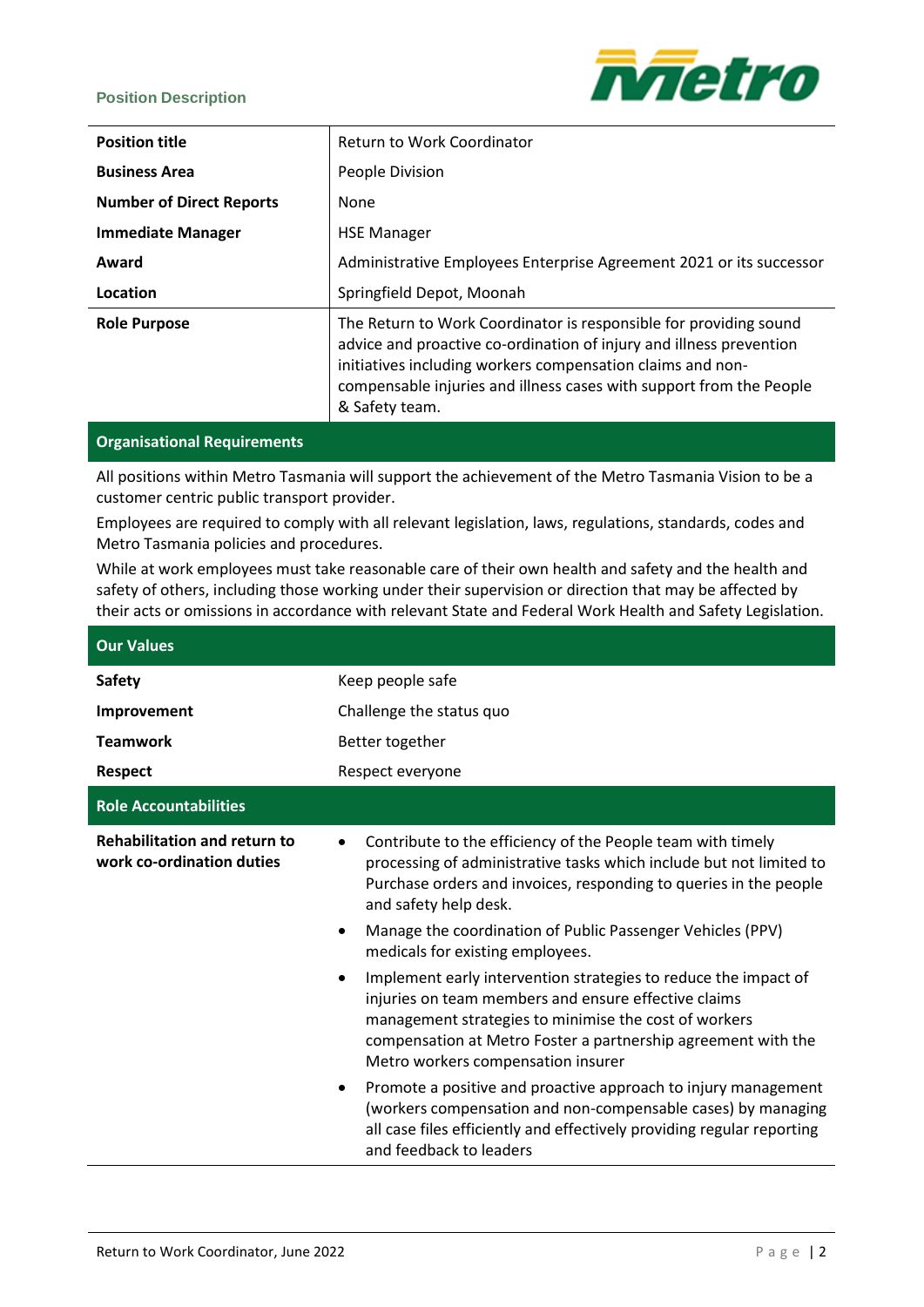

|                                                                          | Develop return to work plans in conjunction with all stakeholders,<br>facilitating the updating of plans, communications and co-<br>ordination of cases management meetings          |  |  |
|--------------------------------------------------------------------------|--------------------------------------------------------------------------------------------------------------------------------------------------------------------------------------|--|--|
|                                                                          | Demonstrates an interest and understanding of others                                                                                                                                 |  |  |
|                                                                          | Builds a wide and effective network of contacts inside and outside<br>$\bullet$<br>the organisation                                                                                  |  |  |
| <b>Organising and planning</b><br>responsibilities                       | Produce monthly reporting and analysis on workers compensation<br>and non-compensable rehabilitation and return to work plans.                                                       |  |  |
|                                                                          | Assist with the completion of monthly ELT and Board reporting.<br>$\bullet$                                                                                                          |  |  |
|                                                                          | Works in a systematic, methodical and orderly way<br>٠                                                                                                                               |  |  |
|                                                                          | Monitors and maintains quality and productivity in relation to<br>purpose of the role                                                                                                |  |  |
|                                                                          | Structures information to meet the needs and understanding of<br>٠<br>the intended audience                                                                                          |  |  |
| <b>Stakeholder Management</b>                                            | Ensure safety information remain current                                                                                                                                             |  |  |
|                                                                          | Engage with stakeholder to ensure collaboration in problem<br>$\bullet$<br>solving and identifying preventative initiatives.                                                         |  |  |
| <b>Projects and Other Tasks</b>                                          | Manage special projects as delegated by the HSE Manager from<br>time to time.                                                                                                        |  |  |
| <b>Safety and Wellbeing</b><br>(Organisational)                          | Promote and provide active leadership for a safe working<br>environment at Metro Tasmania, this includes and is not limited to:                                                      |  |  |
|                                                                          | Reducing potential for injuries to staff, contractors and members<br>of the public;                                                                                                  |  |  |
|                                                                          | Partaking in lead and lag reporting practices;                                                                                                                                       |  |  |
|                                                                          | Championing safety in all activities;                                                                                                                                                |  |  |
|                                                                          | Having confidence and authority to immediately stop any<br>dangerous activities;                                                                                                     |  |  |
|                                                                          | Promote and drive safe work practises which improve lost time<br>injuries and workers compensation due to minimising injuries;<br>and promote wellbeing and preventative activities. |  |  |
| <b>Decision Making</b>                                                   |                                                                                                                                                                                      |  |  |
| Approve purchase orders and invoices as per Delegation Authority Manual. |                                                                                                                                                                                      |  |  |
| <b>Management Authorities (if appropriate)</b>                           |                                                                                                                                                                                      |  |  |

Refer to the Delegation of Authority Manual.

| <b>Key Relationships</b>     |                               |  |
|------------------------------|-------------------------------|--|
| <b>Internal</b>              | External                      |  |
| People leaders               | Union Delegates and Officials |  |
| Executive Leadership Team    | <b>Metro's Contractors</b>    |  |
| People Division Team members | <b>Medical providers</b>      |  |
| All other Metro employees    | Insurance agencies            |  |